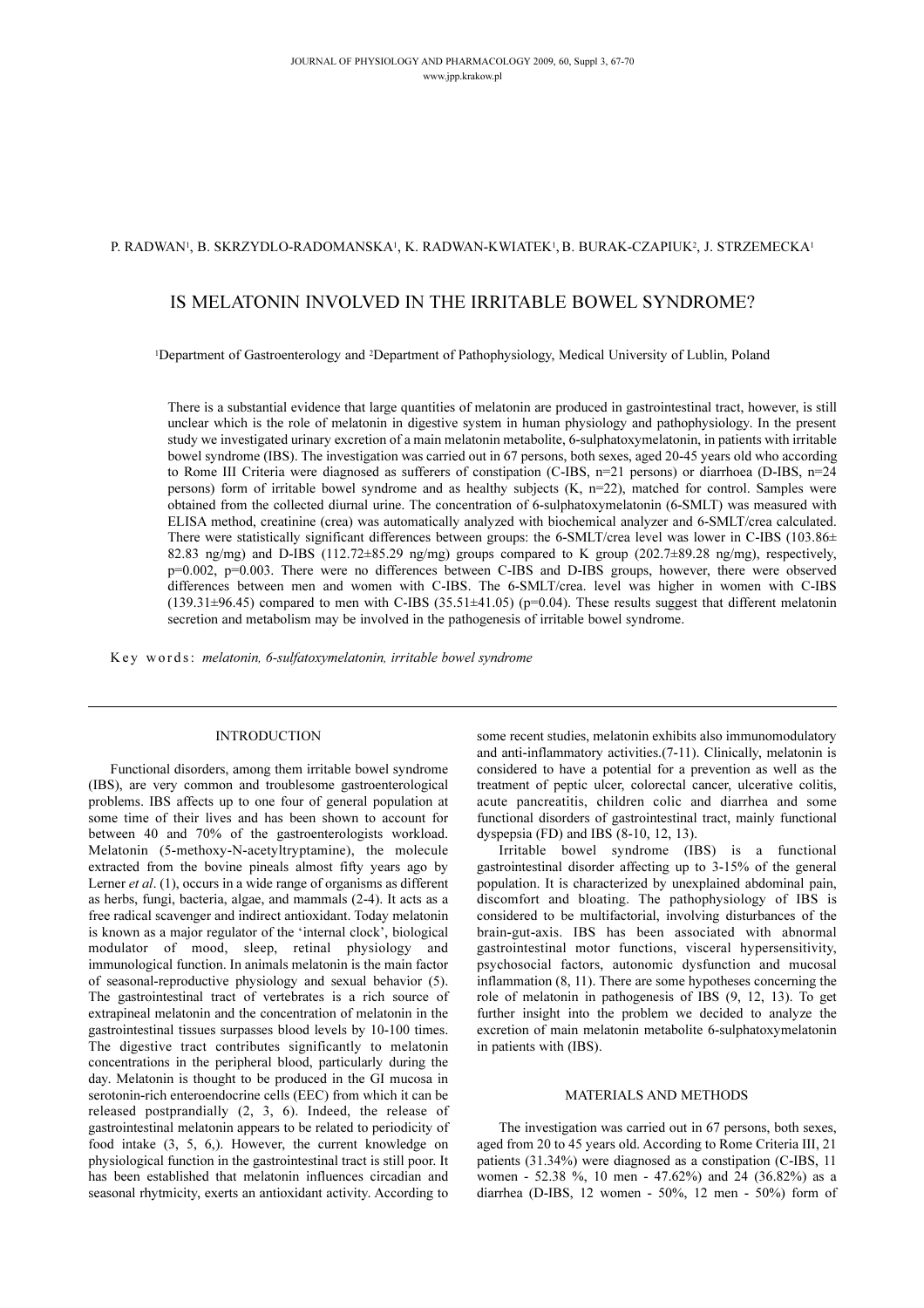irritable bowel syndrome. The control group (K) constituted of 22 (32.84%) healthy subjects (10 women - 45.45%, 12 men - 54.54%). The Bioethical Committee of the Medical University of Lublin gave their consent to the study. We excluded from the study patients with renal failure (creatinine >1.4 mg/dl), liver failure, depression, likewise patients using beta-blockers, steroids, benzodiazepines, selective serotonin reuptake inhibitors. Control group consisted of healthy volunteers.

The urine was collected over 24-hours period sampling. The total urine volume was recorded and aliquots were frozen at - 20°C. Measurement of 6-sulphatoxymelatonin (6-SMLT) was done by using highly specific enzyme linked immunoassay (ELISA IBL Hamburg Germany - RE 54031). Urine creatinine was measured with the standard biochemical analyzer. The results were expressed as the ratio of the amount of 6 sulphatoxymelatonin in ng/dl urine divided by the amount of creatinine (6-SMLT/crea) to compensate for differences in urine volume.

#### *Statistics*

The data are presented as means with standard deviation. The range of values is also given. For statistical analysis one way Anova and Shapiro-Wilk Levine's test were used. P values of <0.05 were considered statistically significant.

#### RESULTS

As shown in *Fig. 1*, the urinary excretion of 6-SMLT/crea (ng/mg) in healthy controls was significantly higher:  $202.7 \pm$ 89.3 ng/mg than those in the group with constipation (C-IBS): 103.9 ± 82.8 ng/mg and diarrhea (D-IBS): 112.7±85.3 ng/mg (F=8.97, P=0.0004). Further analysis confirms high statistical significance between these groups as  $p=0.002$  for K vs C-IBS and P=0.003 for K vs. D-IBS. There was no difference between C-IBS and D-IBS groups (P=0.94).

Significantly higher level of 6-SMLT/crea was observed in healthy women when compared to healthy men (F=8.49, P=0.009). Similarily, in C-IBS group, women expressed significantly higher level of 6-SMLT/crea as compared to men  $(F=5.10, P=0.04)$ . There were no statistical differences between men and women in diarrhoea group (D-IBS) (*Table 1*). Women from the control group excreted statistcally significant higher level of 6-SMLT/crea (ng/mg) with P=0.03 versus those with constipation (C-IBS) and P=0.02 versus diarrhea (D-IBS) group. There were no differences in 6-SMLT/crea (ng/mg) level in women with D-IBS compared to those from C-IBS group (*Fig. 2*). Men from the control group had significantly higher 6- SMLT/crea (ng/mg) level compared to men from C-IBS  $(p=0.006)$  and from D-IBS group  $(p=0.04)$ . There were no differences in 6-SMLT/crea (ng/mg) level in men with D-IBS compared to those from C-IBS group (*Fig. 3*).

#### DISCUSSION

Irritable bowel syndrome is a frequent disease of unknown ethiopathogenesis. The Rome Criteria III help to diagnose IBS in patients with symptoms from gastrointestinal tract (15). Diagnostic criteria for IBS include recurrent abdominal pain or discomfort at least 3 days per month in the last 3 months associated with 2 or more of the following: improvement with defecation, onset associated with a change in stool frequency or onset associated with a change in form (appearance) of stool.

Melatonin is involved in the regulation of gastrointestinal motility and sensation and when administered orally in



*Fig. 1*. The 6-sulphatoxymelatonin/creatinine (SMLT/crea) (ng/mg) excretion in healthy controls and patients with irritable bowel syndrome (IBS) with constipation (C-IBS) and diarrhea (D-IBS).



*Fig. 2*. The 6-sulphatoxymelatonin/creatinine (SMLT/crea) (ng/mg) excretion in females with different forms of irritable bowel syndrome (IBS)



*Fig. 3*. The 6-sulphatoxymelatonin/creatinine (6-SLMT/crea) (ng/mg) excretion in male groups with different forms of irritable bowel syndrome (IBS)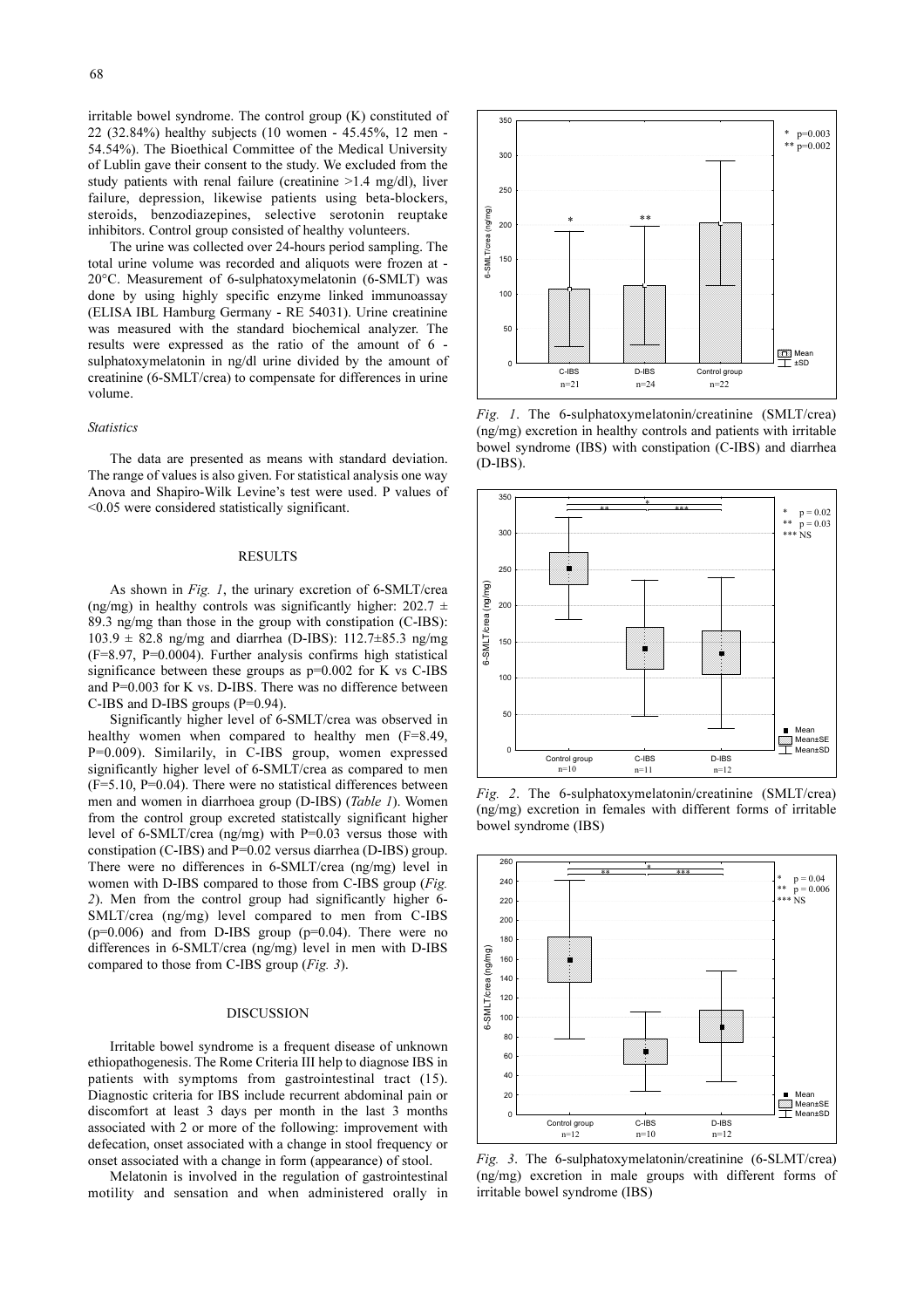| ۰.<br>۰,<br>٦<br>۰.<br>٠<br>۰, |
|--------------------------------|
|--------------------------------|

|                         | 6- sulphatoxymelatonin/creatinine level (ng/mg) |               |                              |        |               |                              |
|-------------------------|-------------------------------------------------|---------------|------------------------------|--------|---------------|------------------------------|
| <b>Groups</b> of        | Women                                           |               |                              | Men    |               |                              |
| <b>IBS</b> patients     | Mean                                            | Range         | <b>Standard</b><br>deviation | Mean   | Range         | <b>Standard</b><br>deviation |
| <b>IBS-Constipation</b> | 139.31                                          | 74.51-204.10  | 96.45                        | 64.88  | 35.51-94.24   | 41.05                        |
| <b>IBS-Diarrhea</b>     | 134.68                                          | 68.27-201.10  | 104.53                       | 90.75  | 54.64-126.86  | 56.83                        |
| <b>Healthy subjects</b> | 255.04                                          | 204.85-305.22 | 70.15                        | 159.40 | 107.57-211.23 | 81.57                        |

*Table 1*. Urinary excretion of 6-sulphatoxymelatonin/creatinine (ng/mg) in patients with irritable bowel syndrome (IBS): both form: IBS-Constipation (C-IBS) and IBS-Diarrhea ( D-IBS), and healthy subjects.

pharmacological doses it had the beneficial effect on abdominal pain in IBS patients without improving the sleep disturbances (16). It was also shown that oral melatonin significantly increased colonic transit time in healthy subjects, and may be a promising candidate for the future research of agents that can modulate bowel motility (17). Melatonin synthesized in the enteroendocrine cells of the intestinal mucosa reaches the liver *via* the portal vein (6). Melatonin is a potent stimulant of duodenal mucosal bicarbonate secretion which neutralizes the acid content of stomach in the duodenum and also seems to be involved in the acid-induced stimulation of the secretion (7, 18). Melatonin protects the gastrointestinal mucosa due to an antioxidant action, reduction of secretion of hydrochloric acid, the stimulation of the immune system, fostering epithelial regeneration, and increasing microcirculation (3, 7, 8).

The current study showed that patients with IBS had significantly lower 6-SMLT/crea level compared with healthy controls. The lack of statistical difference in 6-SMLT/crea levels between the constipation and diarrhoea groups is difficult to explain. In some patients the symptoms could be recurrent or there could be some subjects with mixed (IBS-M) or unsubtyped (IBS-U) IBS. Most studies have shown a female predominance in patients with IBS (12, 14, 15, 19, 20). Our results agree with the results obtained by Lu *et al.* who performed the study on female patients with IBS and found decreased salivary melatonin and urine 6-SMLT level compared to non-IBS volunteers (20). Low melatonin levels were observed in women with eating disorders, moreover, the low melatonin concentrations were related to increased depressive symptomatology especially sadness, bodily discomfort, inner tension, difficulties in attention concentration and pain (19, 20). In the current study we observed the lower level of 6-SMLT/crea in men compared to women and the issue deserves further investigations, althought some differences concerning the function of serotonin and its receptors in male and female patients with IBS are known. Serotonin, an endogenous amine and the precursor of melatonin, synthesized and released from EEC of the gastrointestinal mucosa is thought to play an important role in the pathogenesis of IBS (12). Antagonists of serotonin 5-HT3 receptor are beneficial in patients with diarrhea-form of IBS, whereas partial agonist of serotonin 5-HT4 receptor (tegaserod) alleviates symptoms of IBS with constipation, especially in females (12, 21).

The role of melatonin as regulator of circadian and seasonal rhytmicity has been established (3, 8, 10). Patients with functional disorders of the gastrointestinal tract had also sleep disorders and some of them suffer from the increased neural excitability and anxiety (10, 22). There were speculations concerning a possible role of melatonin in functional dyspepsia (FD), particularly ulcerlike dyspepsia. In two types of FD: one with epigastric pain (EPS) and second with postprandial distress syndrome (PDS), the melatonin level is varied and different dyspeptic symptoms maybe related to differences in melatonin secretion (10). In patients with IBS, complaints of poor sleep are common; self reported sleep disturbance can be regarded as one of the most important extraintestinal symptoms of IBS, which markedly affects quality of life and psychosocial well being (14). In double blind placebo controlled study, Songh *et al*. have shown, that melatonin improves abdominal pain in IBS patients having sleep disturbances (13). Current conventional treatment for irritable bowel syndrome is far from satisfactory. Despite multiple therapeutic interventions no long-term effect is achieved. On the other hand, hypnotherapy has been shown to be very effective in the treatment of IBS with up to 80% of patients showing an improvement of their symptoms (22). These observations emphasize the possible role of melatonin in pathogenesis of irritable bowel syndrome and in the therapy (23, 24).

Our results also suggest that disturbances in melatonin metabolism and secretion may be involved in pathogenesis of different gastrointestinal diseases especially those coexisting with psychoemotional disorders.

Conflict of interest statement: None declared.

## **REFERENCES**

- 1. Lerner AB, Case JD, Takahashi Y, Lee TH, Mori N. Isolation of melatonin, pineal factor that lightens melanocytes. *J Am Chem Soc* 1958; 80: 2587-2591.
- 2. Bubenik GA. Localization, physiological significance and possible clinical implication of gastrointestinal melatonin. *Biol Signals Recept* 2001; 10: 350-366.
- 3. Bubenik GA. Gastrointestinal melatonin: localization, function, and clinical relevance. *Dig Dis Sci* 2002; 47: 2336- 2348.
- 4. Chen G, Huo Y, Tan D *et al.* Melatonin in Chinese medical herbs. *Life Sci* 2003; 73: 19-26.
- 5. Reiter RJ, Tan DX, Gitto E *et al*. Pharmacological utility of melatonin in reducing oxidative cellular and molecular damage. *Pol J Pharmacol* 2004; 56: 159-170.
- 6. Messner M, Huether G, Lorf T, Ramadori G, Schworer H. Presence of melatonin in the human hepatobiliarygastrointestinal tract. *Life Sci* 2001; 69: 543-551.
- 7. Brzozowski T, Konturek PC, Konturek SJ *et al*. The role of melatonin and L-tryptophan in prevention of acute gastric lesions induced by stress, ethanol, ischemia and aspirin. *J Pineal Res* 1997; 32: 79-89.
- 8. Guerrero JM, Reiter RJ. Melatonin immune system relationships. *Cur Top Med Chem* 2002; 2: 167-179.
- 9. Jaworek J, Konturek SJ, Tomaszewska R *et al*. The circadian rytm of melatonin modulates the severity of caerulein-induced pancreatitis in the rat. *J Pineal Res* 2004; 37: 161-170.
- 10. Klupinska G, Harasiuk A, Poplawski T *et al*. Nocturnal secretion of melatonin in patients with functional dyspepsia. *Gastroenterol Pol* 2007; 14: 103-105.